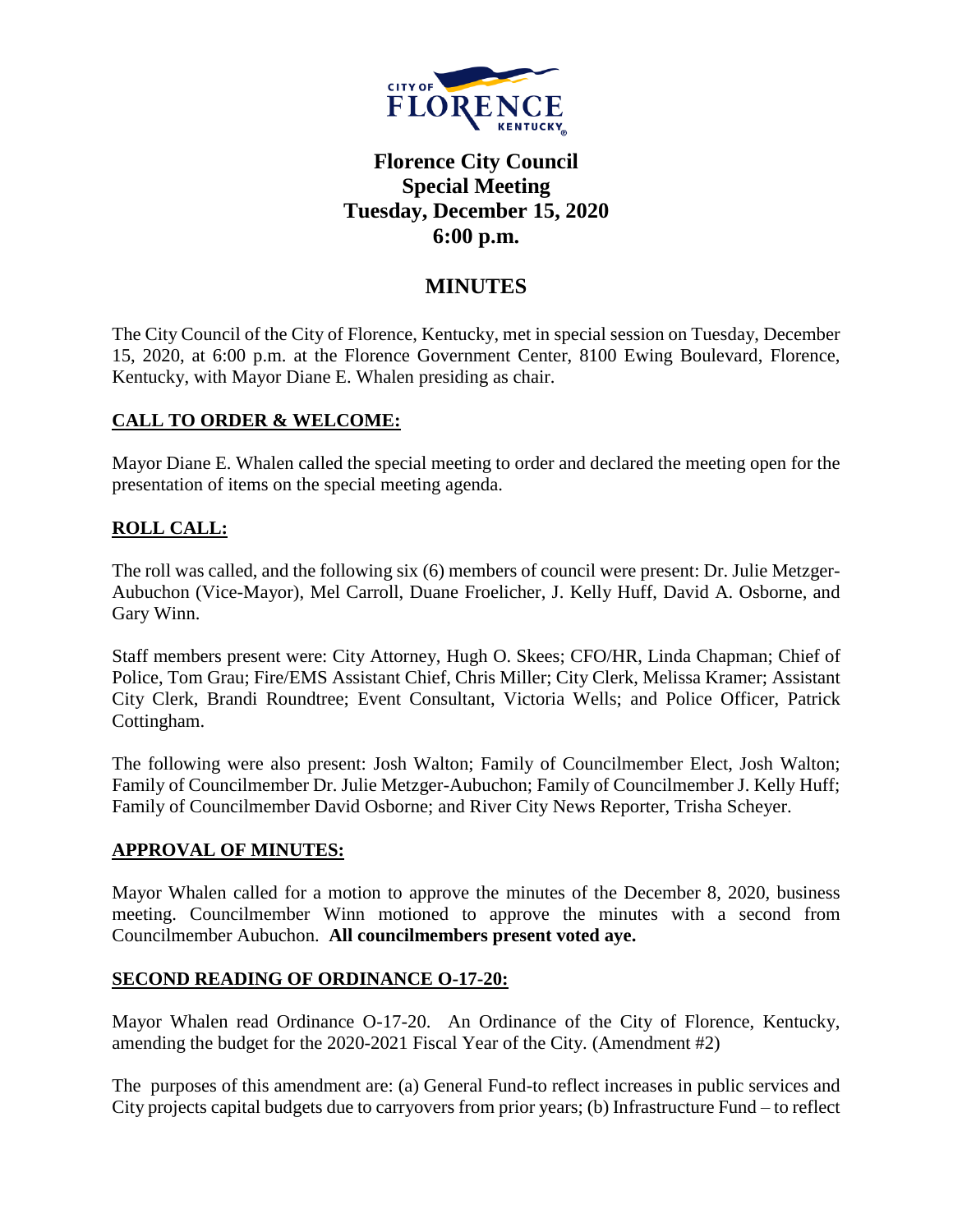increases in expenditures for storm water improvements and unfinished projects due to carryovers FY 2020 with the addition of the Houston Road sewer line extension; and (c) Fund Balances – all beginning fund balances are adjusted to reflect ending fund balance amounts per the June 30, 2020 year-end audit.

Mayor Whalen called for a motion to approve the second reading of Ordinance O-17-20. Councilmember Aubuchon motioned to approve, with a second from Councilmember Huff. **All councilmembers present voted aye.** 

#### **SECOND READING ORDINANCE O-18-20:**

Mayor Whalen read Ordinance O-18-20. An Ordinance adopting and approving a Concept Development Plan for a 4.0895 acre site, currently zoned Commercial Services / Planned Development / Parkway Corridor Study Overlay (C-3/PD/PO), located along the north side of Safeway Drive, the west side of Industrial Road on the northwest corner of the Industrial Road/Safeway Drive/Hillcrest Drive Intersection, and along the east side of Freedom Way on the northeast corner of the Freedom Way/Safeway Drive Intersection, Florence, Kentucky, to allow retail and restaurant uses. (Florence Exchange, LLC)

The effect of this Ordinance is to approve a Concept Development Plan for property located along the north side of Safeway Drive, the west side of Industrial Road on the northwest corner of the Industrial Road/Safeway Drive/Hillcrest Drive Intersection, and along the east side of Freedom Way on the northeast corner of the Freedom Way/Safeway Drive Intersection, Florence, Kentucky, to allow retail and restaurant uses in a Commercial Services/Planned Development/Parkway Corridor Study Overlay (C-3/PD/PO) Zone.

The full text of Ordinance O-18-20, including its Exhibits, is available for examination in the office of the City Clerk of the City of Florence, Kentucky, in the Florence Government Center, 8100 Ewing Boulevard, Florence, Kentucky, during regular office hours.

Mayor Whalen called for a motion to approve the second reading of Ordinance O-18-20. Councilmember Winn motioned to approve, with a second from Councilmember Osborne. **All councilmembers present voted aye.** 

#### **SECOND READING ORDINANCE O-19-20:**

Mayor Whalen read Ordinance O-19-20. An Ordinance adopting and approving text amendments to Articles 9, 16, 23, 31, and 40 of the Boone County Zoning Regulations to (1) define "Short Term Rental"; (2) allow "Short Term Rentals" in the Residential, Employment Planned Development/Residential Planned Development (EPD/RPD) Zone, and Florence Main Street Zoning Study (FMS) Zones; and (3) add supplementary performance standards for "Short Term Rentals", within the City of Florence, Kentucky.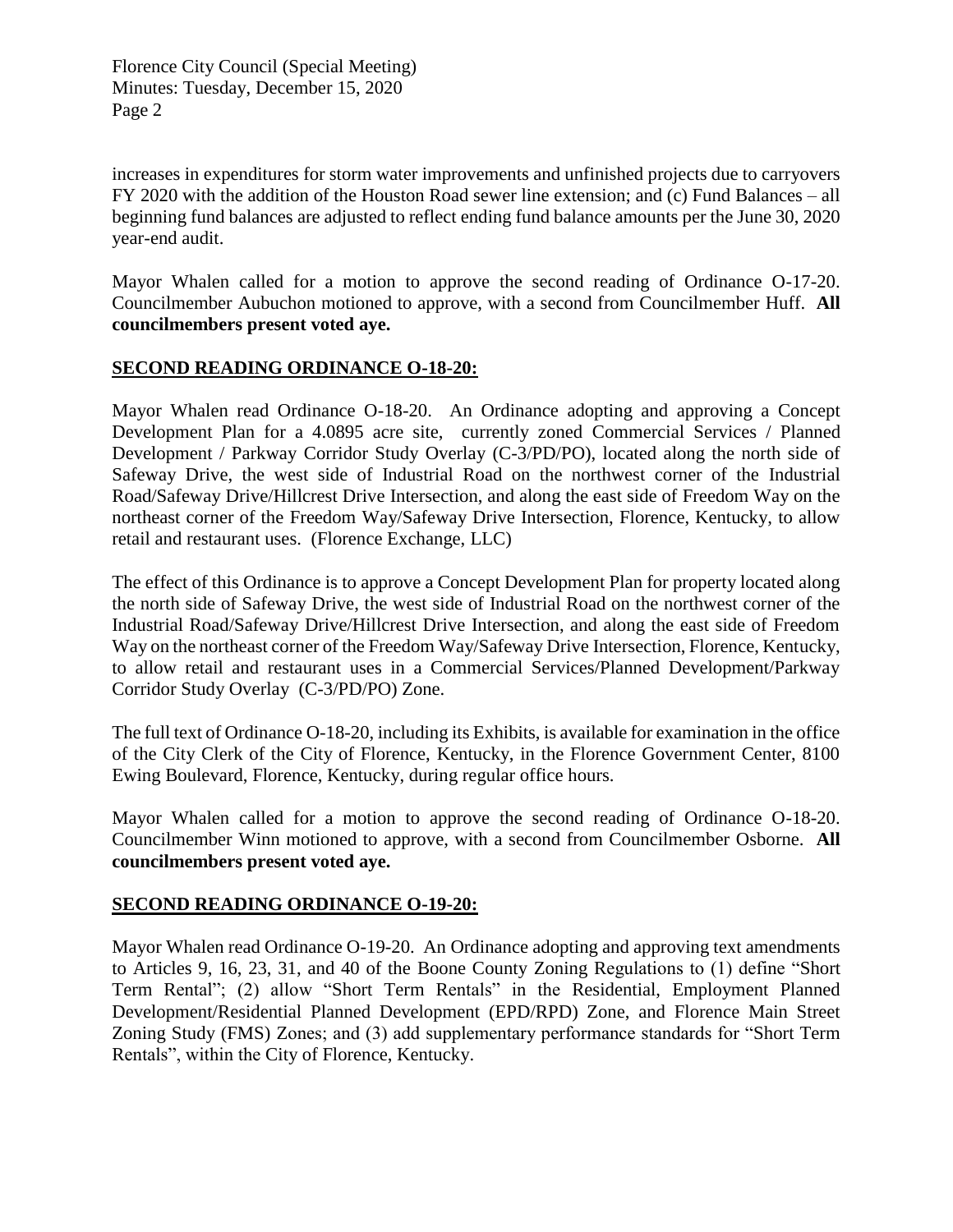This Ordinance amends and enacts text provisions of the Boone County Zoning Regulations Text as applicable to the City of Florence, Kentucky, to provide for and regulate "Short Term Rentals" in the City of Florence, Kentucky. These amendments and enactments apply to Articles 9, 16, 23, 31, and 40 of those Boone County Zoning Regulations text provisions. The effect of these amendments and enactments is to establish a definition for "Short Term Rentals" and to allow that use as conditional uses in various zoning districts and permitted or principally permitted uses in other zoning districts.

The full text of Ordinance O-19-20, including its Exhibits, is available for examination in the office of the City Clerk of the City of Florence, Kentucky, in the Florence Government Center, 8100 Ewing Boulevard, Florence, Kentucky, during regular office hours.

Mayor Whalen called for a motion to approve the second reading of Ordinance O-19-20. Councilmember Huff motioned to approve, with a second from Councilmember Froelicher. **All councilmembers present voted aye.** 

## **SECOND READING ORDINANCE O-20-20:**

Mayor Whalen read Ordinance O-20-20. An Ordinance of the City of Florence, Kentucky, relating to Short Term Rentals.

The purpose of this Ordinance is to establish regulations for Short Term Rentals (STR) in order to allow property owners to occasionally utilize their properties for that purpose in a matter which will not negatively affect adjacent properties.

The Ordinance defines STR as a residential dwelling unit or portion thereof rented for a period of less than 30 days. An owner wishing to utilize residential property for a STR must register with the City and obtain a permit. The Ordinance identifies residential zoning districts in which a STR is a conditional use which requires a conditional use permit from the Florence Board of Adjustment and Zoning Appeals. The Ordinance further provides that in the Main Street Overlay District, STRs are principally permitted uses not requiring a conditional use permit. In the residential zoning districts, STRs cannot be closer together than 1000 feet. The Ordinance specifies a manner in which STRs must be operated dealing with subjects such as occupancy limits, parking, advertisement, compliance with existing laws, including the City Noise Ordinance, and safety features. There are provisions for revocation of permits and an appeal process therefrom. Enforcement of the Ordinance shall be handled through the City's Code Enforcement Board.

Mayor Whalen called for a motion to approve the second reading of Ordinance O-20-20. Councilmember Aubuchon motioned to approve, with a second from Councilmember Froelicher. **All councilmembers present voted aye.**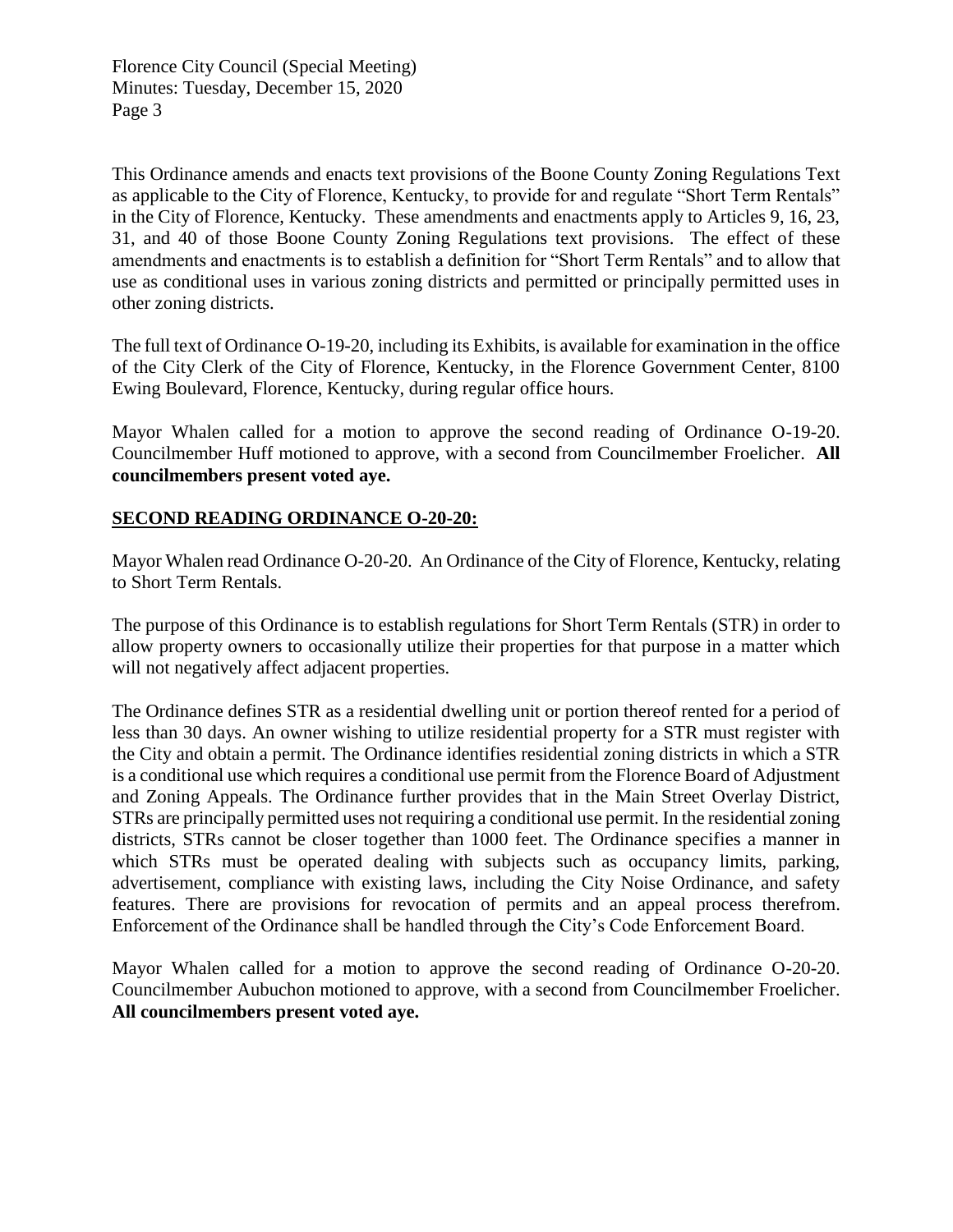### **MUNICIPAL ORDER MO-22-20:**

Mayor Whalen read Municipal Order MO-22-20. A Municipal Order approving the appointment of Duane Froelicher to the Florence Board of Adjustment and Zoning Appeals for a four (4) year term.

Mayor Whalen called for a motion to approve Municipal Order MO-22-20. Councilmember Winn motioned to approve Municipal Order MO-22-20 with a second from Councilmember Carroll. Councilmember Froelicher stated that he would abstain from the vote. **Council approved 5–0, with an abstention by Councilmember Froelicher.**

#### **MUNICIPAL ORDER MO-23-20:**

Mayor Whalen read Municipal Order MO-23-20. A Municipal Order approving the appointment of Timothy Pieper to the City of Florence Urban Forest Commission for a three (3) year term.

Mayor Whalen called for a motion to approve Municipal Order MO-23-20. Councilmember Huff motioned to approve Municipal Order MO-23-20 with a second from Councilmember Winn. **All councilmembers present voted aye.**

#### **RECOGNITION BY MAYOR DIANE E. WHALEN:**

Mayor Whalen thanked Councilmember Duane Froelicher for his service and commitment to the Florence City Council, herself, the employees of the city, and citizens of Florence during his tenure on city council from January 2015 through December 2020. Mayor Whalen presented Councilmember Froelicher with a plaque for his service on behalf of the city.

#### **OATHS OF OFFICE:**

Mayor Whalen administered the oaths of office to Councilmember Dr. Julie Metzger-Aubuchon, Councilmember Mel Carroll, Councilmember J. Kelly Huff, Councilmember David A. Osborne, Councilmember Elect Josh Walton, and Councilmember Gary Winn.

Mayor Whalen advised the Councilmembers their new terms of office will start on January 1, 2021. She also advised there will be no additional meetings in 2020.

#### **EXECUTIVE SESSION:**

Mayor Whalen called for a motion to go into Executive Session pursuant to KRS 61.810 (1)(f) appointment, discipline, or dismissal of personnel.

Councilmember Huff so moved with a second from Councilmember Winn. **All councilmembers present voted aye, the time being 6:17 p.m.** Mayor Whalen advised that no further business is anticipated to take place after the executive session.